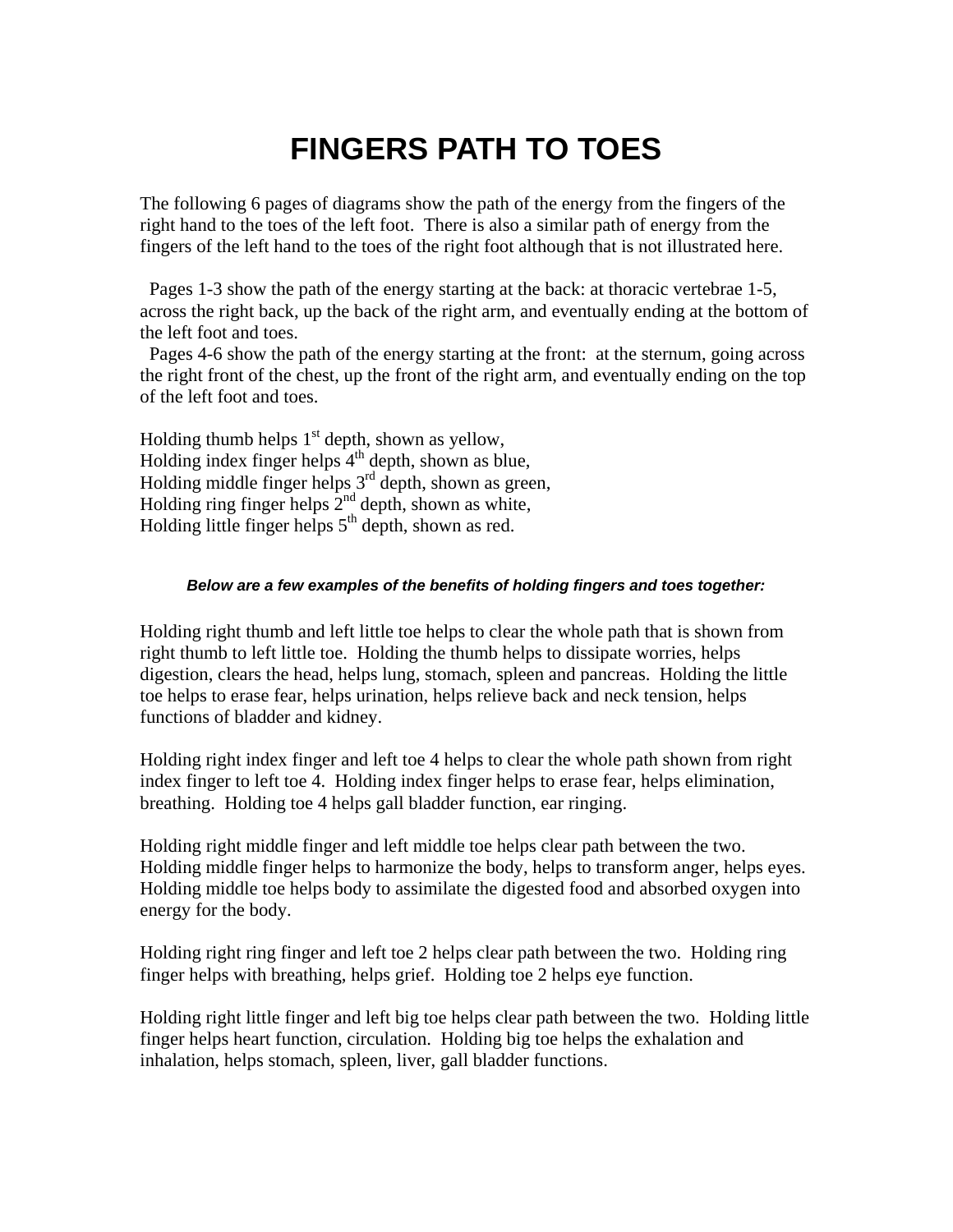## Page 1 *Start at back*

Left diagram: Start at thoracic vertebrae  $1 - 5$  (T1, T2, T3, T4, T5), energy moves across surface of right back, up back of right arm, up back of right hand over the finger tips

Right diagram: Continues down palm side of fingers, down front of arm, through axilla, through deep inner right chest under sternum, to surface of left chest

### Page 2

Left diagram: From surface of left chest goes across to front of left arm, to fingers, over the fingertips

Right diagram: Down back left fingers, down back left arm, goes deep diagonally through left back, through thoracic vertebrae 7-11 (T7, T8, T9, T10, T11), across surface diagonally down right back

## Page 3

Left diagram: Wraps around right side and goes diagonally deep into right abdomen toward pubic bone, spirals 180 degrees at pubic bone and continues diagonally across left front thigh surface toward lateral thigh and knee. Note that path of  $1<sup>st</sup>$  depth (yellow) is now lowermost and  $5<sup>th</sup>$  depth (red) is uppermost since the spiral at the pubic bone.

Right diagram: Wraps around lateral side of left leg and goes down back of left leg, through bottom surface of left foot,  $1<sup>st</sup>$  depth (yellow) from right thumb ending in left little toe,  $4<sup>th</sup>$  depth (blue) from index finger ending in toe 4,  $3<sup>rd</sup>$  depth (green) from middle finger ending in middle toe,  $2<sup>nd</sup>$  depth (white) from ring finger ending in toe 2, and  $5<sup>th</sup>$ depth (red) from right little finger ending in left big toe.

Page 4: Start at front

 Left diagram: Begins at sternum, goes across surface of right chest, up front right arm, up palm and fingers, over finger tips

Right diagram: Down back side of right fingers, down back right arm, goes deep across right back, through thoracic vertebrae 1-5 (T1-T5) area to left back surface

### Page 5

Left diagram: Goes across left back surface from T1-T5 area, goes up back of left arm, up back of left hand and fingers, over finger tips

Right diagram: Down palm side of fingers and hand, down left front arm, diagonally deep through left chest coming to the surface in right front abdomen